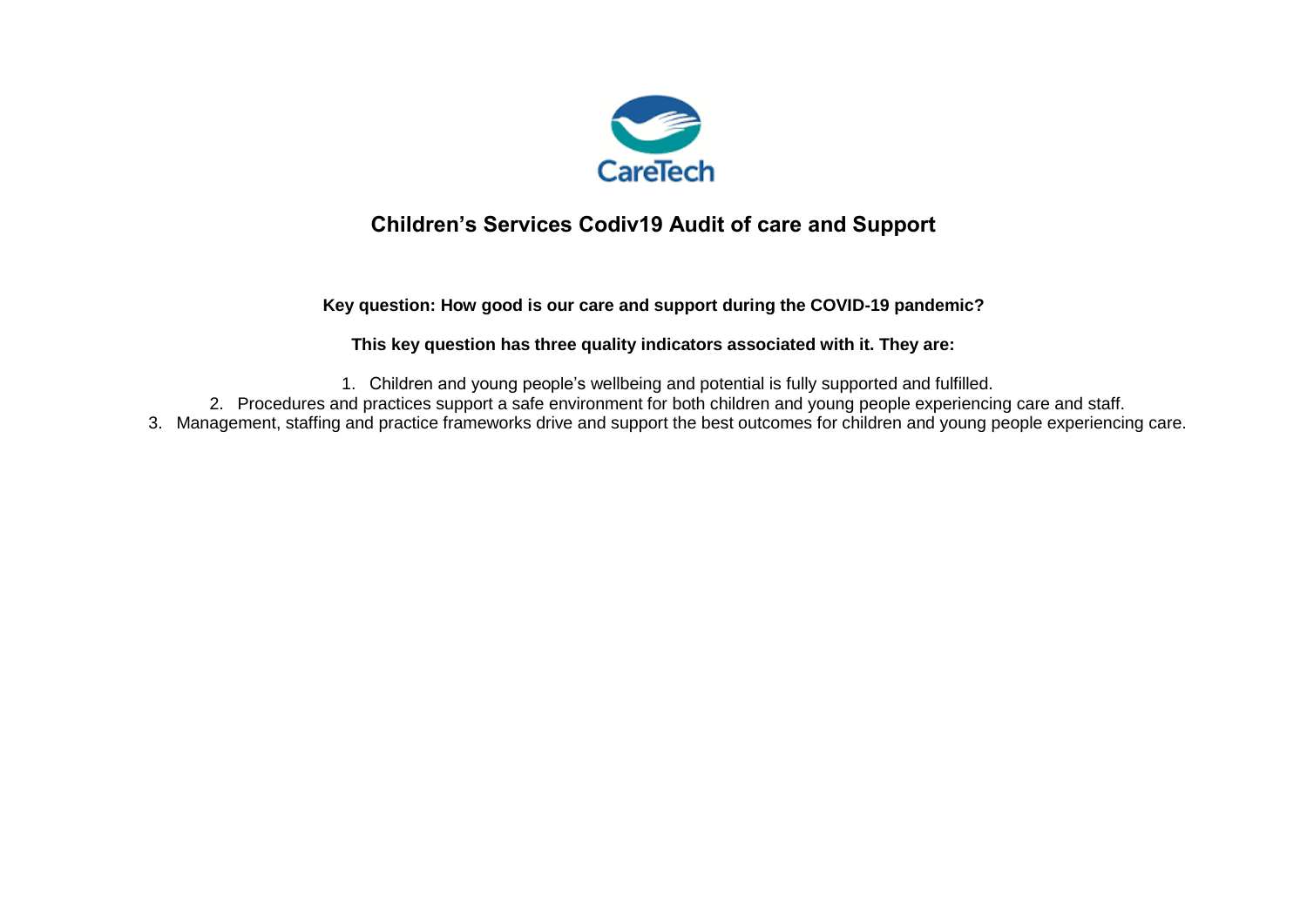## *Quality Indicator 1: Children and young people's wellbeing and potential is fully supported and fulfilled*

Key areas include the extent to which:

- children and young people are safe, and feel loved and valued
- children and young people have positive learning experiences, achieve their goals, and reach their potential<br>• children and young people enjoy contact with families, carers, friends, and this is maximised
- children and young people enjoy contact with families, carers, friends, and this is maximised

| <b>Quality Statement</b>                       | <b>Actions to support</b> | <b>Documents to support</b> |
|------------------------------------------------|---------------------------|-----------------------------|
| Staff demonstrate the principles of good care  |                           |                             |
| in their day-to-day practice. This means that  |                           |                             |
| children and young people experience care      |                           |                             |
| and support with compassion because they       |                           |                             |
| have warm, nurturing and have positive         |                           |                             |
| relationships with staff.                      |                           |                             |
| Staff recognise the impact that protective     |                           |                             |
| equipment (for example masks and visors)       |                           |                             |
| may have on communication and                  |                           |                             |
| relationships with the children and young      |                           |                             |
| people they support. They adjust how they      |                           |                             |
| communicate and take sensitive steps to        |                           |                             |
| minimise any negative impact.                  |                           |                             |
| Children and young people feel safe, and       |                           |                             |
| staff demonstrate a clear understanding of     |                           |                             |
| their responsibilities to protect children and |                           |                             |
| young people from harm, including the risk of  |                           |                             |
| infection. Measures are in place to prevent    |                           |                             |
| harm, and staff are confident that if they     |                           |                             |
| identify concerns or improvements, the open    |                           |                             |
| and supportive culture within the service      |                           |                             |
| ensures that they are responded to             |                           |                             |
| appropriately.                                 |                           |                             |
| Children and young people are supported to     |                           |                             |
| be emotionally resilient during the pandemic   |                           |                             |
| through the very good relationships with staff |                           |                             |
| and staff expertise in trauma informed care.   |                           |                             |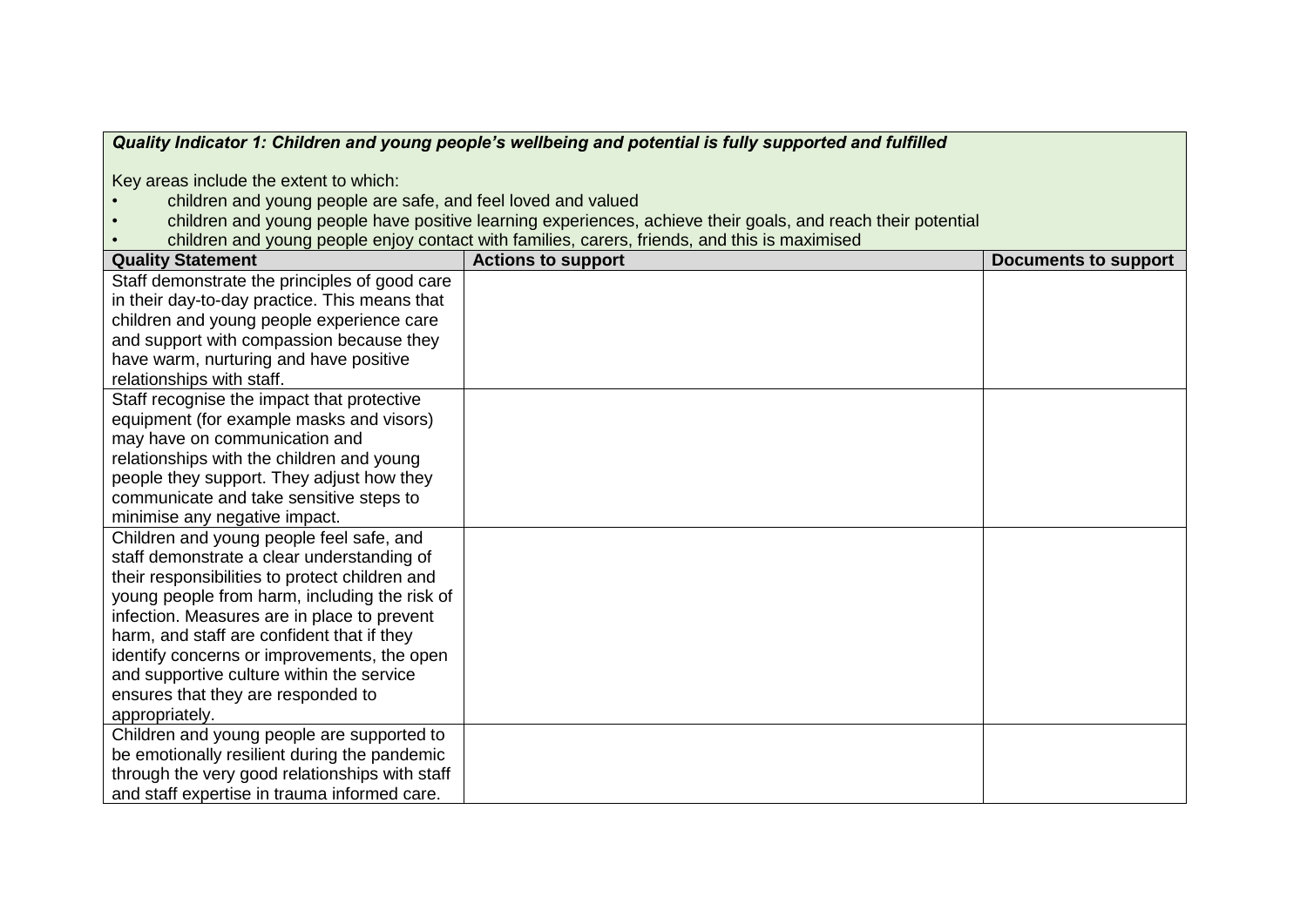| This includes supporting children and young   |  |
|-----------------------------------------------|--|
| people who are experiencing stress and        |  |
| distress in response to the changes in the    |  |
| environment and routines and exacerbated      |  |
| by media coverage.                            |  |
| Where there are restrictions placed on        |  |
| children and young people's freedom of        |  |
| movement, choice and control to prevent the   |  |
| spread of COVID-19, these are kept to a       |  |
| minimum and undertaken sensitively,           |  |
| proportionately, and in line with guidance.   |  |
| Restrictions are clearly understood by young  |  |
| people, documented, linked to risk and        |  |
| implemented with the involvement and          |  |
| consent of relevant individuals.              |  |
| Care plans reflect children and young         |  |
| people's rights, choices and wishes. They     |  |
| are person-centred and include information    |  |
| on children and young people's preferences    |  |
| for keeping in touch with people who are      |  |
| important to them, the supports needed to     |  |
| achieve this and ways they can remain active  |  |
| and engaged.                                  |  |
| Children and young people benefit from high   |  |
| quality interaction and engagement from       |  |
| staff, and experience support that promotes   |  |
| independence, dignity, needs, rights, privacy |  |
| and choice. This includes encouragement       |  |
| and resources to take part in meaningful      |  |
| activities that validate the young person's   |  |
| identity, and provide opportunities to feel   |  |
| included and attached to others, resulting in |  |
| psychological comfort.                        |  |
| Children continue to benefit from education   |  |
| and have access to the tools and equipment    |  |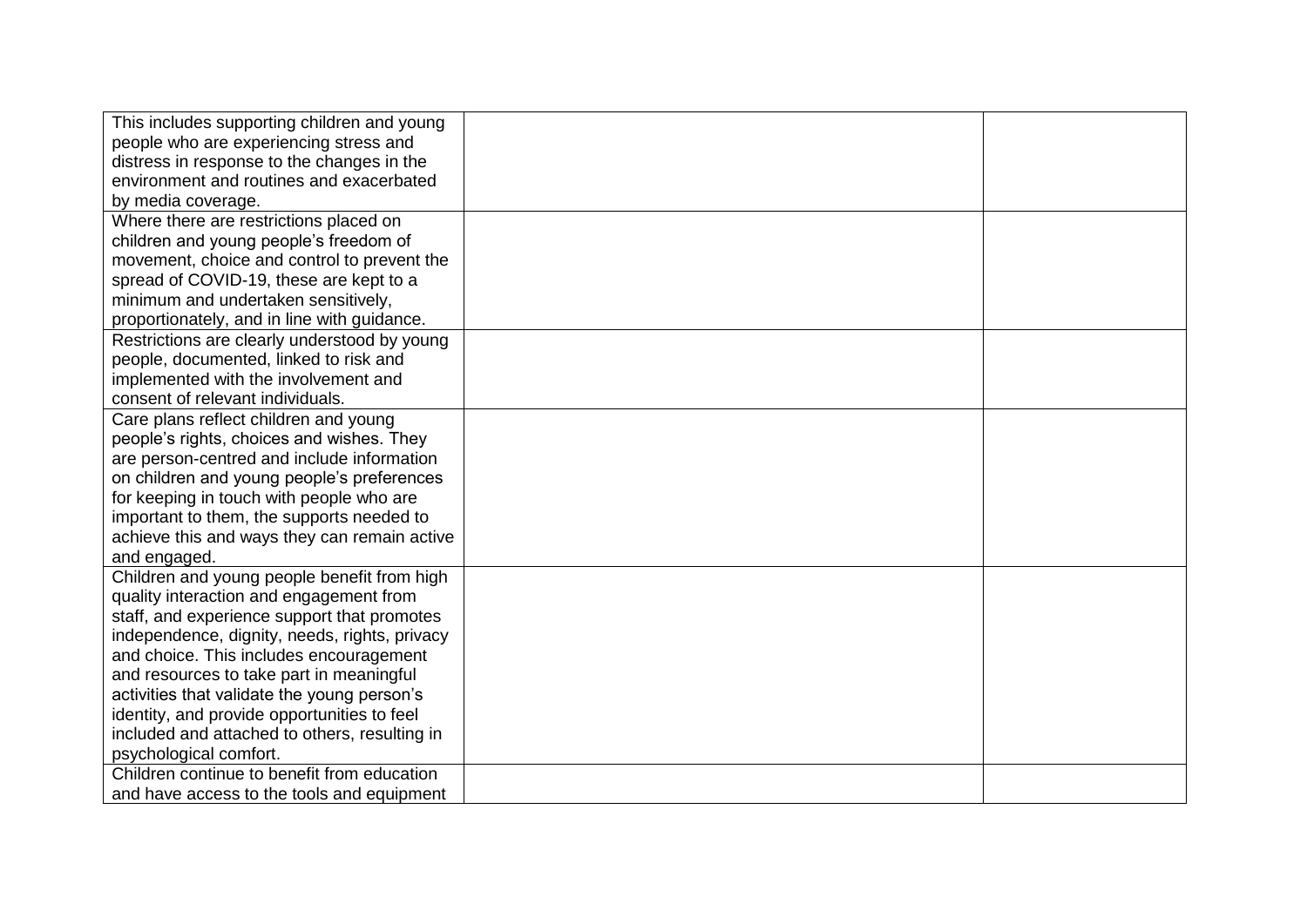| necessary to fully participate in blended     |  |
|-----------------------------------------------|--|
| learning. There continues to be an            |  |
| educationally rich environment and quiet      |  |
| space suitable to study and learn. Staff use  |  |
| imaginative ways to support learning during   |  |
| these times where access to school building   |  |
| is limited due to COVID-19.                   |  |
| Children and young people are encouraged      |  |
| to remain as active as they can be, including |  |
| using outdoor space where possible.           |  |
| Children and young people have clear plans    |  |
| in place for staying connected with the       |  |
| people who are important to them, and staff   |  |
| ensure that these are supported as a priority |  |
| with easy access to the internet and a        |  |
| telephone. They are routinely and actively    |  |
| supported to make best use of these,          |  |
| reducing the potential impact of visiting     |  |
| restrictions.                                 |  |
| Family members and professionals know         |  |
| about visiting arrangements and keeping in    |  |
| touch because these are clearly               |  |
| communicated to everyone.                     |  |

| <b>Scrutiny and Improvement</b> |                                                 |                     |            |
|---------------------------------|-------------------------------------------------|---------------------|------------|
| Scrutiny                        |                                                 | Improvement actions | <b>RAG</b> |
|                                 | Observation of staff practice and interactions. |                     |            |
|                                 |                                                 |                     |            |
| Discussion with:                |                                                 |                     |            |
| children and young people       |                                                 |                     |            |
| staff                           |                                                 |                     |            |
| relatives                       |                                                 |                     |            |
| social workers                  |                                                 |                     |            |
| advocacy workers                |                                                 |                     |            |
| other professionals.            |                                                 |                     |            |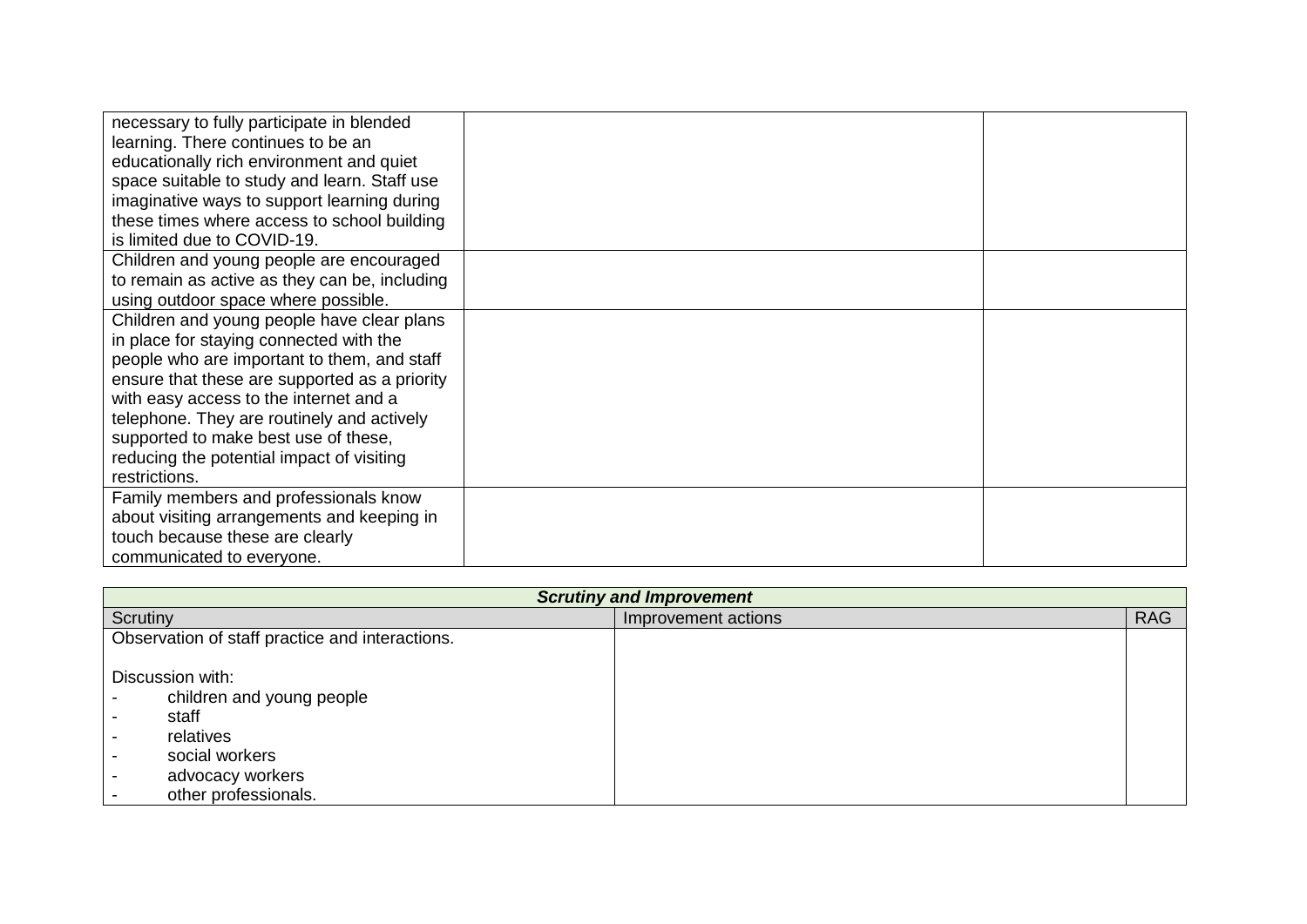| Care plans and relevant documentation.            |
|---------------------------------------------------|
| Policy or procedure for accessing other services. |
| Observation of the setting, inside and out.       |

| Quality Indicator 2: Procedures and practices support a safe environment for both children and young people & staff |                                                                                                                    |                             |
|---------------------------------------------------------------------------------------------------------------------|--------------------------------------------------------------------------------------------------------------------|-----------------------------|
|                                                                                                                     |                                                                                                                    |                             |
| Key areas include the extent to which:                                                                              |                                                                                                                    |                             |
|                                                                                                                     | children and young people are protected as staff take all necessary precautions to prevent the spread of infection |                             |
| <b>Quality Statement</b>                                                                                            | <b>Actions to support</b>                                                                                          | <b>Documents to support</b> |
| Staff carrying out housekeeping and cleaning                                                                        |                                                                                                                    |                             |
| in the service have access to and are up to                                                                         |                                                                                                                    |                             |
| date with Health Protection guidance, are                                                                           |                                                                                                                    |                             |
| familiar with required environmental and                                                                            |                                                                                                                    |                             |
| equipment decontamination processes                                                                                 |                                                                                                                    |                             |
| specific to the COVID-19 pandemic. They are                                                                         |                                                                                                                    |                             |
| trained in these processes and wear the                                                                             |                                                                                                                    |                             |
| appropriate personal protective equipment                                                                           |                                                                                                                    |                             |
| (PPE). They adopt systematic measures to                                                                            |                                                                                                                    |                             |
| minimise cross infection between different                                                                          |                                                                                                                    |                             |
| areas of the environment.                                                                                           |                                                                                                                    |                             |
| Leaders carry out regular observations and                                                                          |                                                                                                                    |                             |
| audits of staff, and staff support each other,                                                                      |                                                                                                                    |                             |
| to ensure that everyone maintains good                                                                              |                                                                                                                    |                             |
| practice in relation to PPE and infection                                                                           |                                                                                                                    |                             |
| prevention and control. This includes the safe                                                                      |                                                                                                                    |                             |
| management of linens, clothing and waste.                                                                           |                                                                                                                    |                             |
| Where necessary, there are clear signs                                                                              |                                                                                                                    |                             |
| directing people to handwashing facilities                                                                          |                                                                                                                    |                             |
| (and reminders of the recommended                                                                                   |                                                                                                                    |                             |
| technique) that reflect the needs of children                                                                       |                                                                                                                    |                             |
| and young people using the service, for                                                                             |                                                                                                                    |                             |
| example accessible pictorial or written cues.                                                                       |                                                                                                                    |                             |
| All staff are able to recognise and respond to                                                                      |                                                                                                                    |                             |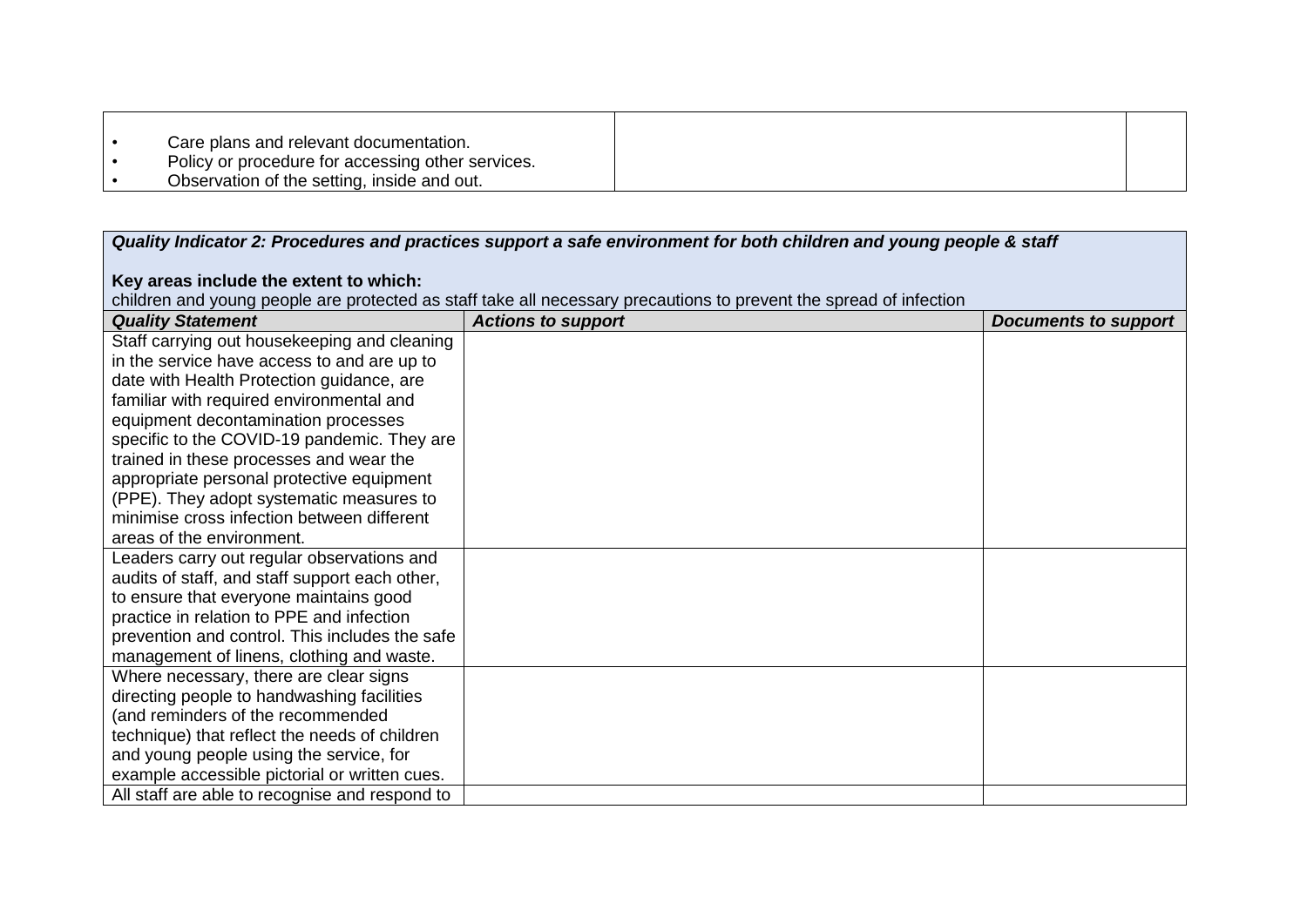| suspected or confirmed cases of COVID-19,      |  |
|------------------------------------------------|--|
| including following local reporting procedures |  |
| and contacting local health protection teams   |  |
| Staff are proactive in recognising and         |  |
| responding to challenges children and young    |  |
| people may have in following guidance on       |  |
| social distancing and infection prevention     |  |
| and control, including those with reduced      |  |
| capacity, sensory loss and physical and        |  |
| learning disabilities                          |  |
| Decisions on whether it is appropriate for     |  |
| children and young people moving into the      |  |
| service to be tested are made locally in       |  |
| discussion with the Health Protection Team.    |  |
| Children and young people who test positive    |  |
| (or are symptomatic) are isolated for 7 days.  |  |
| Children and young people who are moving       |  |
| in from a household where there is someone     |  |
| affected with COVID-19 are isolated for 14     |  |
| days from the date of admission                |  |
| Leaders in the service understand the          |  |
| potential challenges presented by COVID-       |  |
| 19. They work in partnership with GPs,         |  |
| pharmacists and other health professionals     |  |
| to ensure they have timely access to           |  |
| medications to help alleviate symptoms.        |  |

| <b>Scrutiny and Improvement</b>                                     |                     |            |  |
|---------------------------------------------------------------------|---------------------|------------|--|
| Scrutiny                                                            | Improvement actions | <b>RAG</b> |  |
| Observation of staff practice and interactions.                     |                     |            |  |
| Discussion with:<br>children and young people<br>staff<br>relatives |                     |            |  |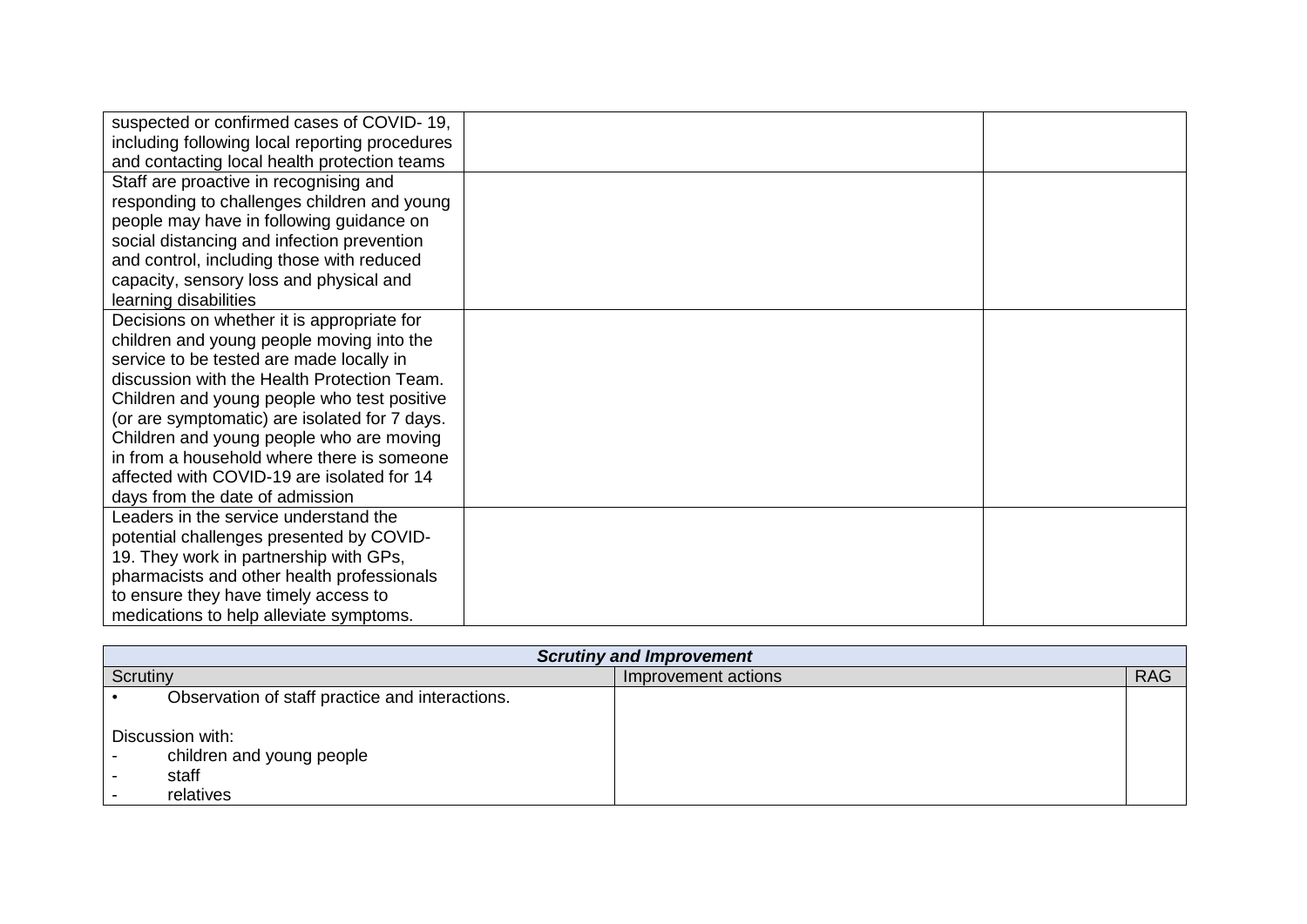|            | social workers                                             |  |
|------------|------------------------------------------------------------|--|
|            | advocacy workers                                           |  |
|            | other professionals.                                       |  |
|            |                                                            |  |
|            | Cleaning matrix and schedules.                             |  |
|            | Policies and procedures.                                   |  |
|            | Inspection of the environment and equipment.               |  |
|            | Availability of PPE at key points (including alcohol-based |  |
| hand rub). |                                                            |  |
|            | Availability of appropriate cleaning materials             |  |

## *Quality Indicator 3: Management, staffing and practice frameworks drive and support the best outcomes for children and young people.*

Key areas include the extent to which:

- staffing arrangements are right and are responsive and flexible<br>• staff are confident and well supported
- staff are confident and well supported
- staff knowledge and skills improve outcomes for young people

| <b>Quality Statement</b>                        | <b>Actions to support</b> | <b>Documents to support</b> |
|-------------------------------------------------|---------------------------|-----------------------------|
| The right number of staff with the right skills |                           |                             |
| are working in the service at all times         |                           |                             |
| because providers and leaders understand        |                           |                             |
| children and young people's needs and           |                           |                             |
| wishes. Staff have time to provide high         |                           |                             |
| quality care and support with compassion        |                           |                             |
| and engage in meaningful conversations and      |                           |                             |
| interactions with children and young people.    |                           |                             |
| Staffing arrangements are determined by a       |                           |                             |
| process of continuous assessment. This          |                           |                             |
| includes consideration of the number of         |                           |                             |
| children and young people being supported       |                           |                             |
| in their rooms due to self-isolating, requiring |                           |                             |
| one-to-one support, or additional support to    |                           |                             |
| maintain good hygiene and infection control     |                           |                             |
| practices                                       |                           |                             |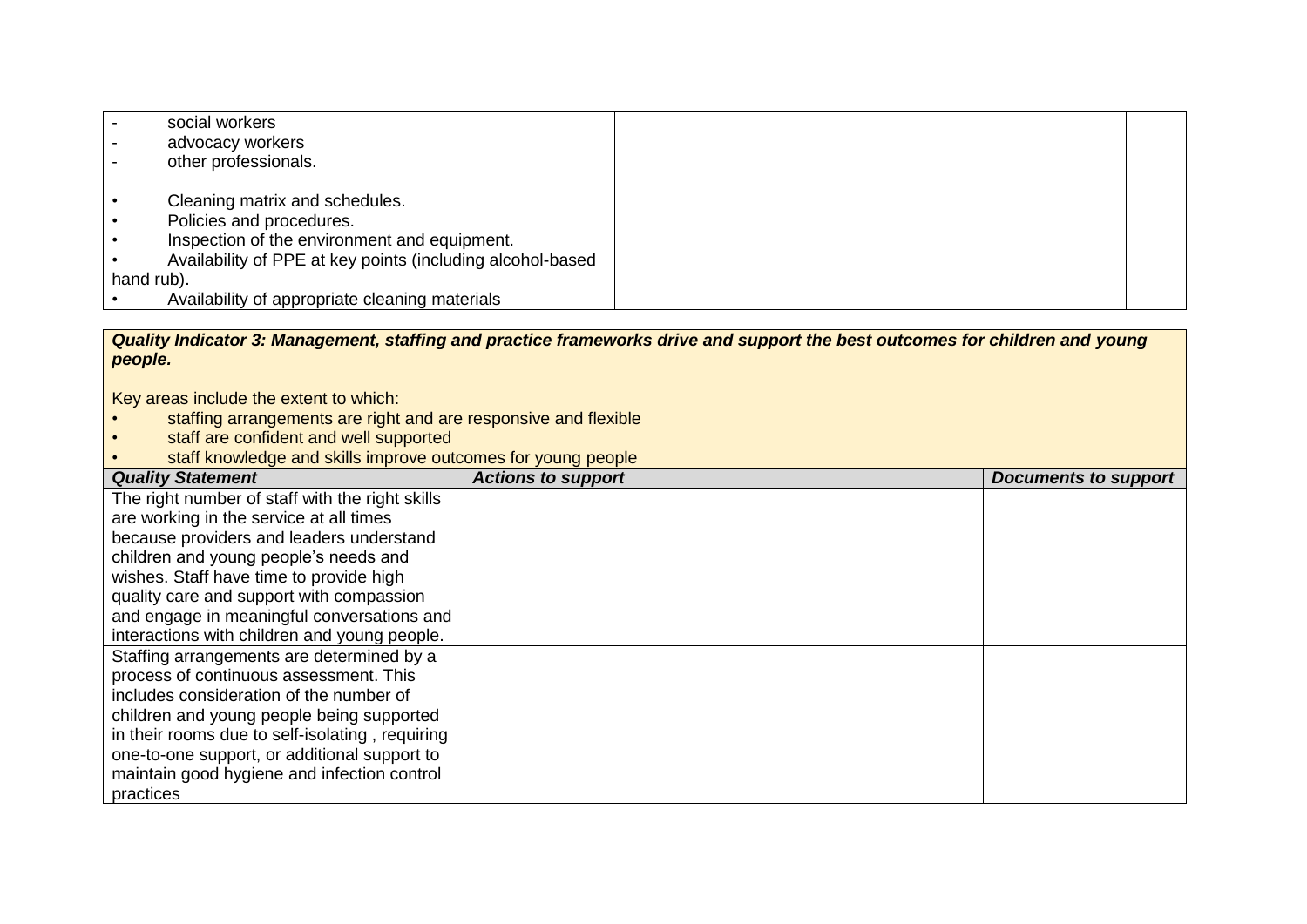| Staff are clear about their roles and are       |  |
|-------------------------------------------------|--|
| deployed effectively. Staff help each other by  |  |
| being flexible in response to changing          |  |
| situations to ensure care and support is        |  |
| consistent and stable                           |  |
| Staff benefit from personal and professional    |  |
| wellbeing support that includes planning for    |  |
| managing difficult situations, personal safety, |  |
| and assessment of workload                      |  |
| There is supportive and visible leadership      |  |
| that enables them to voice their concerns,      |  |
| share ideas, explore ways to promote            |  |
| resilience, and achieve an appropriate work-    |  |
| life balance.                                   |  |
| Management show an appreciation of the          |  |
| mental wellbeing stressors on staff as a        |  |
| consequence of COVID-19. This includes          |  |
| being responsive to staff members individual    |  |
| vulnerabilities and family circumstances        |  |
| Staff who are not involved in providing direct  |  |
| care and support to children and young          |  |
| people understand how they can contribute       |  |
| to keeping children and young people safe,      |  |
| including supporting good hygiene and           |  |
| infection control.                              |  |
| Staff are supported to keep up to date with     |  |
| current and changing practice, with easy        |  |
| access to a range of good practice guidance     |  |
| relating to supporting children and young       |  |
| people during the COVID-19 pandemic             |  |
| Children and young people are confident that    |  |
| staff have the necessary skills, training and   |  |
| competence to support them.                     |  |
| Observations of staff practice are regularly    |  |
| undertaken to assess learning and               |  |